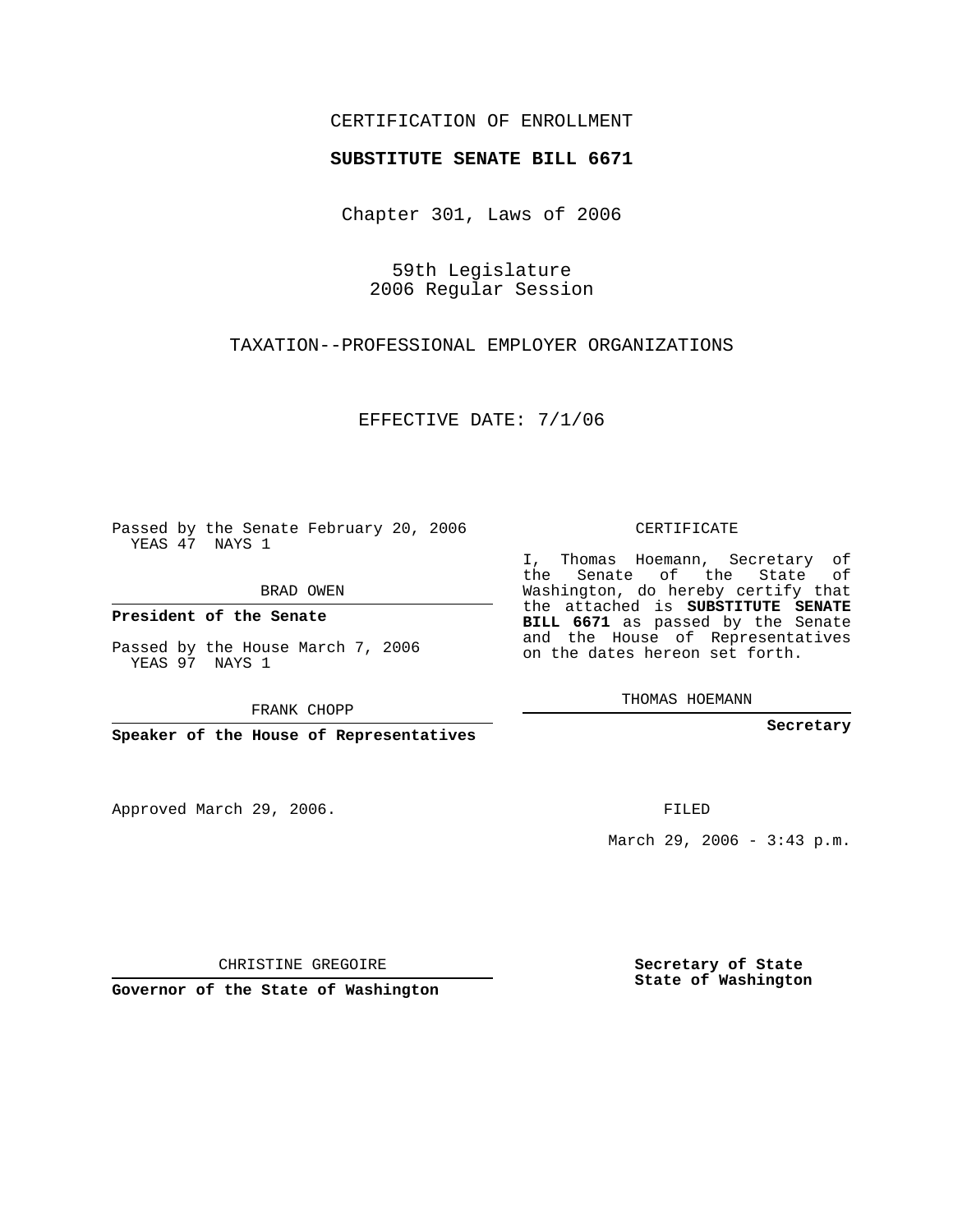## **SUBSTITUTE SENATE BILL 6671** \_\_\_\_\_\_\_\_\_\_\_\_\_\_\_\_\_\_\_\_\_\_\_\_\_\_\_\_\_\_\_\_\_\_\_\_\_\_\_\_\_\_\_\_\_

\_\_\_\_\_\_\_\_\_\_\_\_\_\_\_\_\_\_\_\_\_\_\_\_\_\_\_\_\_\_\_\_\_\_\_\_\_\_\_\_\_\_\_\_\_

Passed Legislature - 2006 Regular Session

## **State of Washington 59th Legislature 2006 Regular Session**

**By** Senate Committee on Ways & Means (originally sponsored by Senators Doumit, Delvin, Rasmussen and Parlette)

READ FIRST TIME 02/17/06.

 AN ACT Relating to clarifying the application of taxes to the financial activities of professional employer organizations; amending RCW 82.08.010, 82.12.010, 82.80.050, and 35.102.040; adding a new section to chapter 82.04 RCW; adding a new section to chapter 82.32 RCW; adding a new section to chapter 35.102 RCW; adding a new section to chapter 82.02 RCW; and providing an effective date.

BE IT ENACTED BY THE LEGISLATURE OF THE STATE OF WASHINGTON:

 NEW SECTION. **Sec. 1.** A new section is added to chapter 82.04 RCW to read as follows:

 (1) The provision of professional employer services by a professional employer organization is taxable under RCW 82.04.290(2).

 (2) A professional employer organization is allowed a deduction from the gross income of the business derived from performing professional employer services that is equal to the portion of the fee charged to a client that represents the actual cost of wages and salaries, benefits, workers' compensation, payroll taxes, withholding, or other assessments paid to or on behalf of a covered employee by the professional employer organization under a professional employer agreement.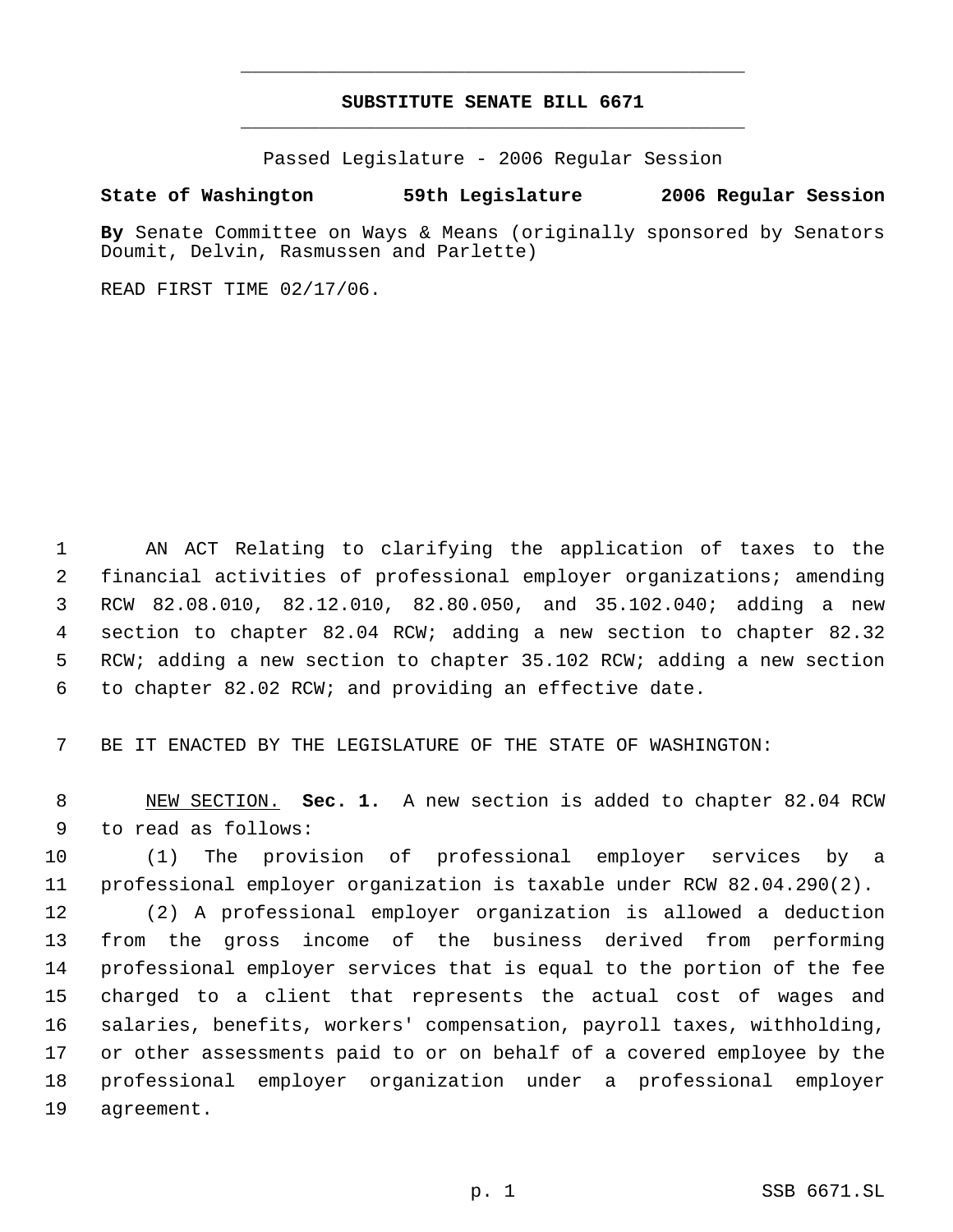(3) For the purposes of this section, the following definitions apply:

 (a) "Client" means any person who enters into a professional employer agreement with a professional employer organization. For purposes of this subsection (3)(a), "person" has the same meaning as "buyer" in RCW 82.08.010.

 (b) "Coemployer" means either a professional employer organization or a client.

 (c) "Coemployment relationship" means a relationship which is intended to be an ongoing relationship rather than a temporary or project-specific one, wherein the rights, duties, and obligations of an employer which arise out of an employment relationship have been allocated between coemployers pursuant to a professional employer agreement and applicable state law. In such a coemployment relationship:

 (i) The professional employer organization is entitled to enforce only such employer rights and is subject to only those obligations specifically allocated to the professional employer organization by the professional employer agreement or applicable state law;

 (ii) The client is entitled to enforce those rights and obligated to provide and perform those employer obligations allocated to such 22 client by the professional employer agreement and applicable state law; and

 (iii) The client is entitled to enforce any right and obligated to perform any obligation of an employer not specifically allocated to the professional employer organization by the professional employer agreement or applicable state law.

 (d) "Covered employee" means an individual having a coemployment relationship with a professional employer organization and a client who meets all of the following criteria: (i) The individual has received written notice of coemployment with the professional employer organization, and (ii) the individual's coemployment relationship is pursuant to a professional employer agreement. Individuals who are officers, directors, shareholders, partners, and managers of the client are covered employees to the extent the professional employer organization and the client have expressly agreed in the professional employer agreement that such individuals would be covered employees and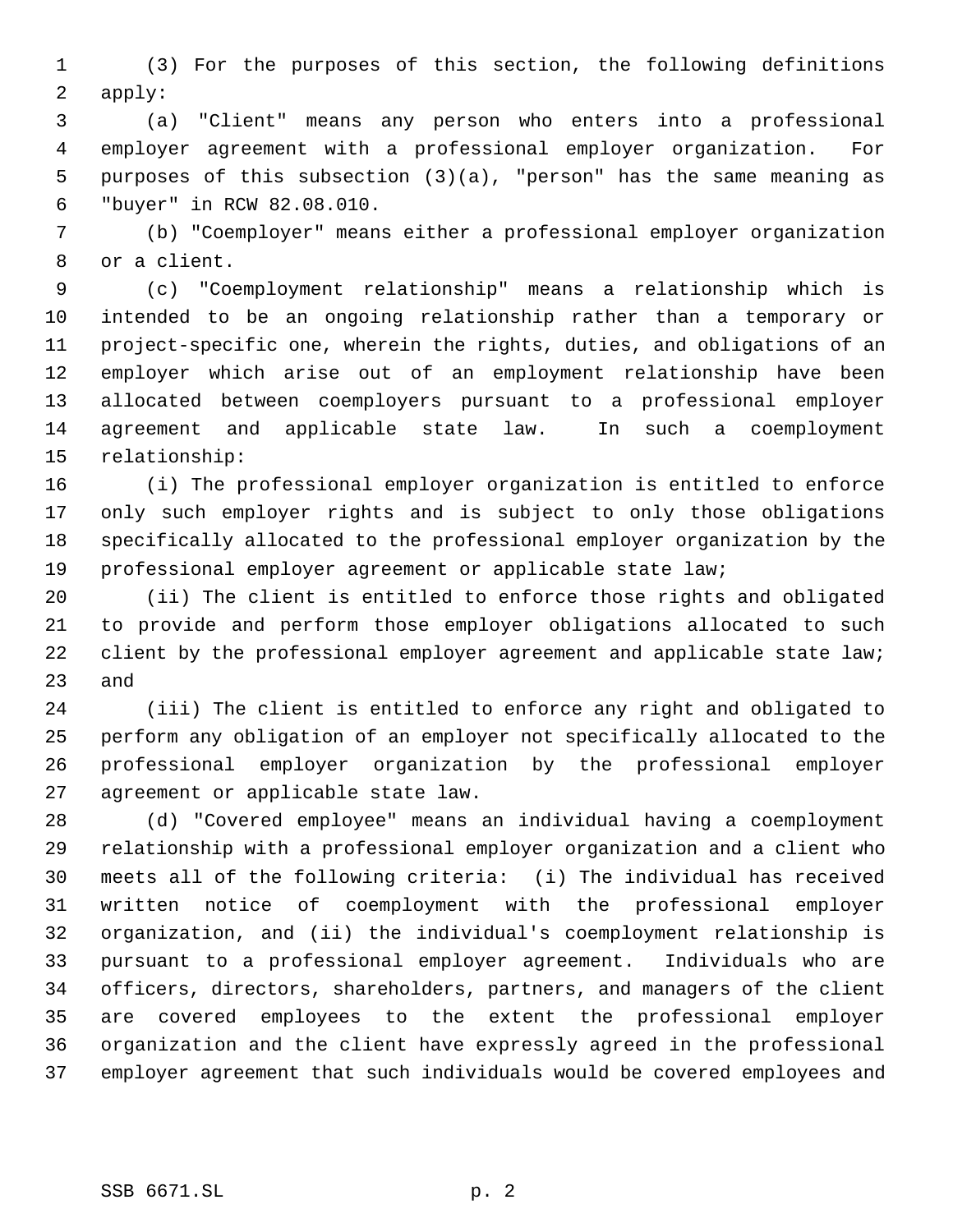provided such individuals meet the criteria of this subsection and act as operational managers or perform day-to-day operational services for the client.

 (e) "Professional employer agreement" means a written contract by and between a client and a professional employer organization that provides:

(i) For the coemployment of covered employees; and

 (ii) For the allocation of employer rights and obligations between the client and the professional employer organization with respect to the covered employees.

 (f) "Professional employer organization" means any person engaged in the business of providing professional employer services. The following shall not be deemed to be professional employer organizations or the providing of professional employer services for purposes of this section:

 (i) Arrangements wherein a person, whose principal business activity is not entering into professional employer arrangements and which does not hold itself out as a professional employer organization, shares employees with a commonly owned company within the meaning of section 414(b) and (c) of the Internal Revenue Code of 1986, as amended;

 (ii) Independent contractor arrangements by which a person assumes responsibility for the product produced or service performed by such person or his or her agents and retains and exercises primary direction and control over the work performed by the individuals whose services are supplied under such arrangements; or

(iii) Providing staffing services.

 (g) "Professional employer services" means the service of entering into a coemployment relationship with a client in which all or a majority of the employees providing services to a client or to a division or work unit of a client are covered employees.

(h) "Staffing services" means services consisting of a person:

(i) Recruiting and hiring its own employees;

 (ii) Finding other organizations that need the services of those employees;

 (iii) Assigning those employees on a temporary basis to perform work at or services for the other organizations to support or supplement the other organizations' work forces, or to provide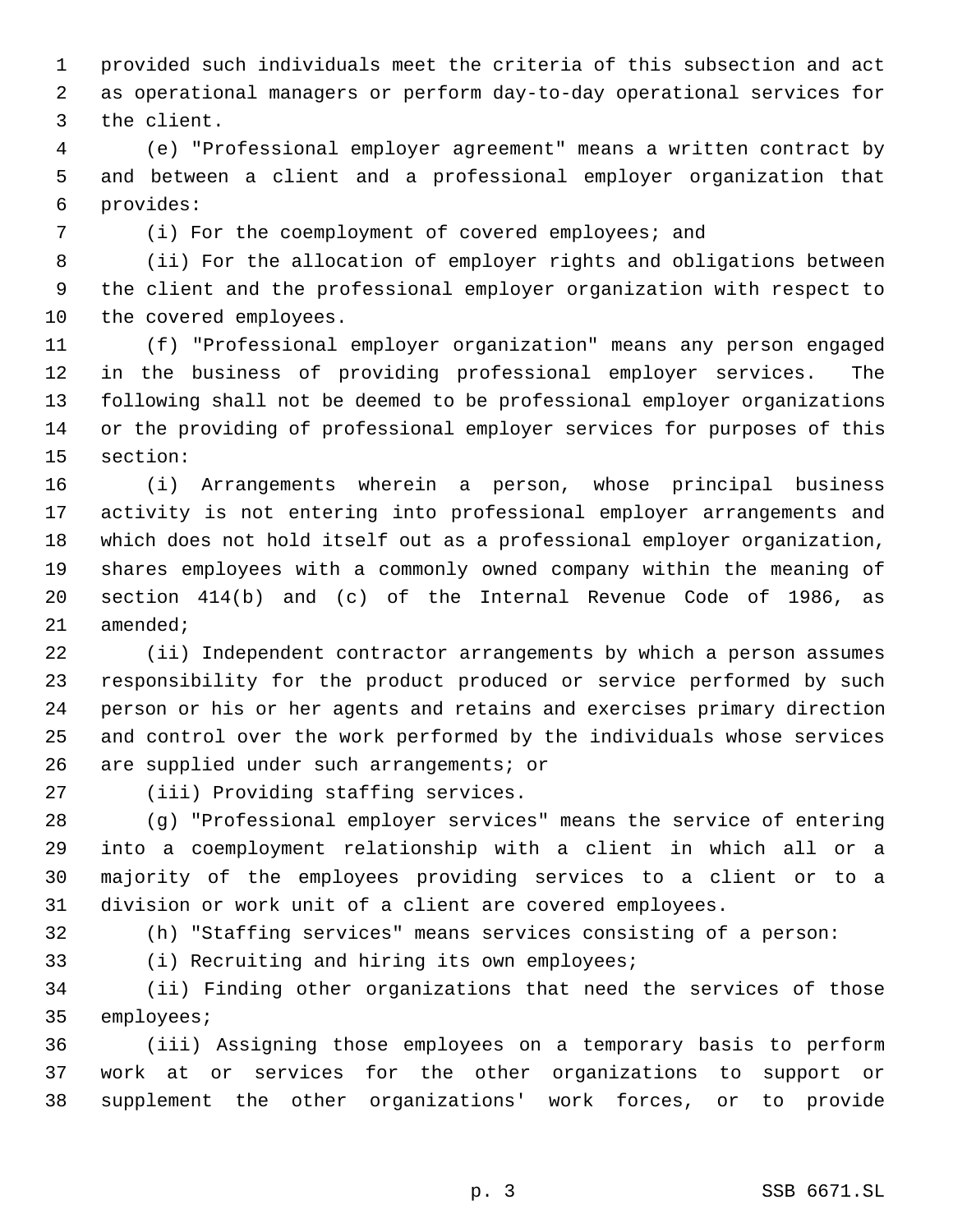assistance in special work situations such as, but not limited to, employee absences, skill shortages, seasonal workloads, or to perform special assignments or projects, all under the direction and supervision of the customer; and

 (iv) Customarily attempting to reassign the employees to other organizations when they finish each assignment.

 **Sec. 2.** RCW 82.08.010 and 2005 c 514 s 110 are each amended to read as follows:

For the purposes of this chapter:

 (1) "Selling price" includes "sales price." "Sales price" means the total amount of consideration, except separately stated trade-in property of like kind, including cash, credit, property, and services, for which tangible personal property, extended warranties, or services defined as a "retail sale" under RCW 82.04.050 are sold, leased, or rented, valued in money, whether received in money or otherwise. No deduction from the total amount of consideration is allowed for the following: (a) The seller's cost of the property sold; (b) the cost of materials used, labor or service cost, interest, losses, all costs of transportation to the seller, all taxes imposed on the seller, and any other expense of the seller; (c) charges by the seller for any services necessary to complete the sale, other than delivery and installation 22 charges; (d) delivery charges; (e) installation charges; and (f) the value of exempt tangible personal property given to the purchaser where taxable and exempt tangible personal property have been bundled together and sold by the seller as a single product or piece of merchandise.

 When tangible personal property is rented or leased under circumstances that the consideration paid does not represent a reasonable rental for the use of the articles so rented or leased, the "selling price" shall be determined as nearly as possible according to the value of such use at the places of use of similar products of like quality and character under such rules as the department may prescribe.

 "Selling price" or "sales price" does not include: Discounts, including cash, term, or coupons that are not reimbursed by a third party that are allowed by a seller and taken by a purchaser on a sale; interest, financing, and carrying charges from credit extended on the sale of tangible personal property, extended warranties, or services,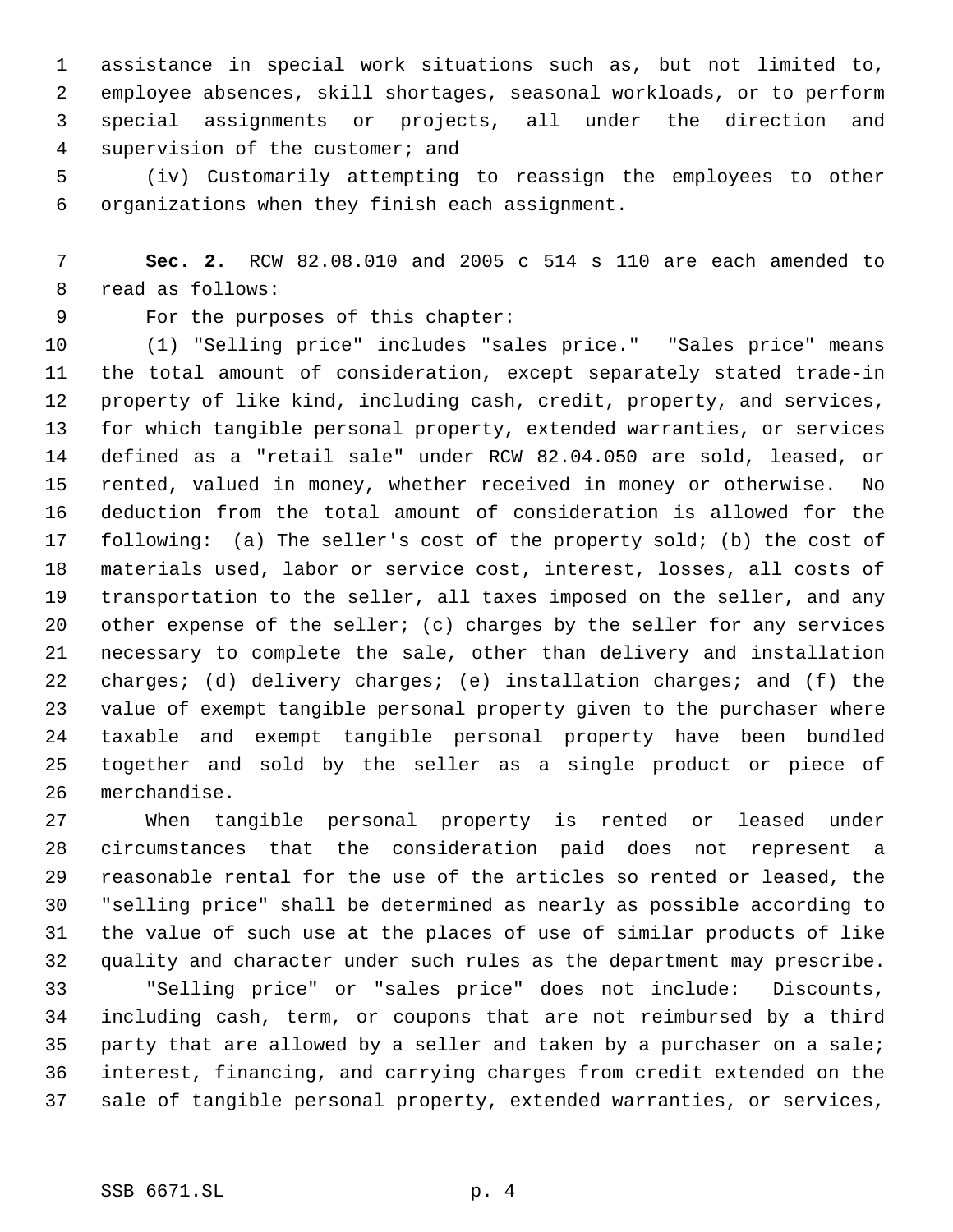if the amount is separately stated on the invoice, bill of sale, or similar document given to the purchaser; and any taxes legally imposed directly on the consumer that are separately stated on the invoice, bill of sale, or similar document given to the purchaser;

5 (2) $(a)$  "Seller" means every person, including the state and its departments and institutions, making sales at retail or retail sales to a buyer, purchaser, or consumer, whether as agent, broker, or principal, except "seller" does not mean:

 (i) The state and its departments and institutions when making 10 sales to the state and its departments and institutions; or

11 (ii) A professional employer organization when a covered employee 12 coemployed with the client under the terms of a professional employer 13 agreement engages in activities that constitute a sale at retail that is subject to the tax imposed by this chapter. In such cases, the 15 client, and not the professional employer organization, is deemed to be 16 the seller and is responsible for collecting and remitting the tax 17 imposed by this chapter.

18 (b) For the purposes of (a) of this subsection, the terms "client," "covered employee," "professional employer agreement," and "professional employer organization" have the same meanings as in section 1 of this act.

 (3) "Buyer," "purchaser," and "consumer" include, without limiting the scope hereof, every individual, receiver, assignee, trustee in bankruptcy, trust, estate, firm, copartnership, joint venture, club, company, joint stock company, business trust, corporation, association, society, or any group of individuals acting as a unit, whether mutual, cooperative, fraternal, nonprofit, or otherwise, municipal corporation, quasi municipal corporation, and also the state, its departments and institutions and all political subdivisions thereof, irrespective of the nature of the activities engaged in or functions performed, and also the United States or any instrumentality thereof;

 (4) "Delivery charges" means charges by the seller of personal property or services for preparation and delivery to a location designated by the purchaser of personal property or services including, but not limited to, transportation, shipping, postage, handling, crating, and packing;

 (5) "Direct mail" means printed material delivered or distributed by United States mail or other delivery service to a mass audience or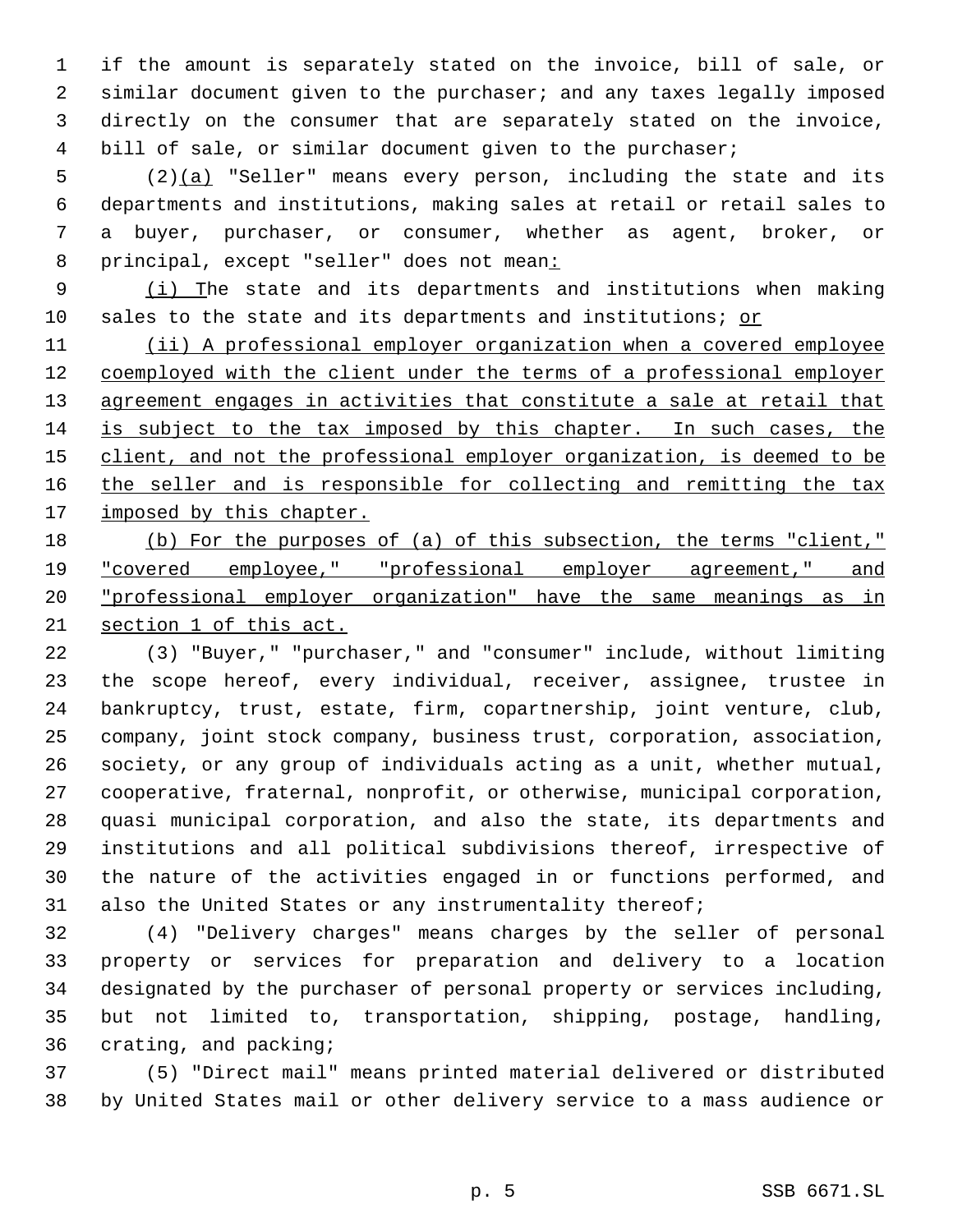to addressees on a mailing list provided by the purchaser or at the direction of the purchaser when the cost of the items are not billed directly to the recipients. "Direct mail" includes tangible personal property supplied directly or indirectly by the purchaser to the direct mail seller for inclusion in the package containing the printed material. "Direct mail" does not include multiple items of printed material delivered to a single address;

 (6) The meaning attributed in chapter 82.04 RCW to the terms "tax year," "taxable year," "person," "company," "sale," "sale at retail," "retail sale," "sale at wholesale," "wholesale," "business," "engaging in business," "cash discount," "successor," "consumer," "in this state" and "within this state" shall apply equally to the provisions of this chapter;

 (7) For the purposes of the taxes imposed under this chapter and under chapter 82.12 RCW, "tangible personal property" means personal property that can be seen, weighed, measured, felt, or touched, or that is in any other manner perceptible to the senses. Tangible personal property includes electricity, water, gas, steam, and prewritten computer software;

 (8) "Extended warranty" has the same meaning as in RCW 82.04.050(7).

 **Sec. 3.** RCW 82.12.010 and 2005 c 514 s 104 are each amended to read as follows:

For the purposes of this chapter:

 (1) "Purchase price" means the same as sales price as defined in RCW 82.08.010.

 (2)(a) "Value of the article used" shall be the purchase price for the article of tangible personal property, the use of which is taxable under this chapter. The term also includes, in addition to the purchase price, the amount of any tariff or duty paid with respect to the importation of the article used. In case the article used is acquired by lease or by gift or is extracted, produced, or manufactured by the person using the same or is sold under conditions wherein the purchase price does not represent the true value thereof, the value of the article used shall be determined as nearly as possible according to the retail selling price at place of use of similar products of like quality and character under such rules as the department may prescribe.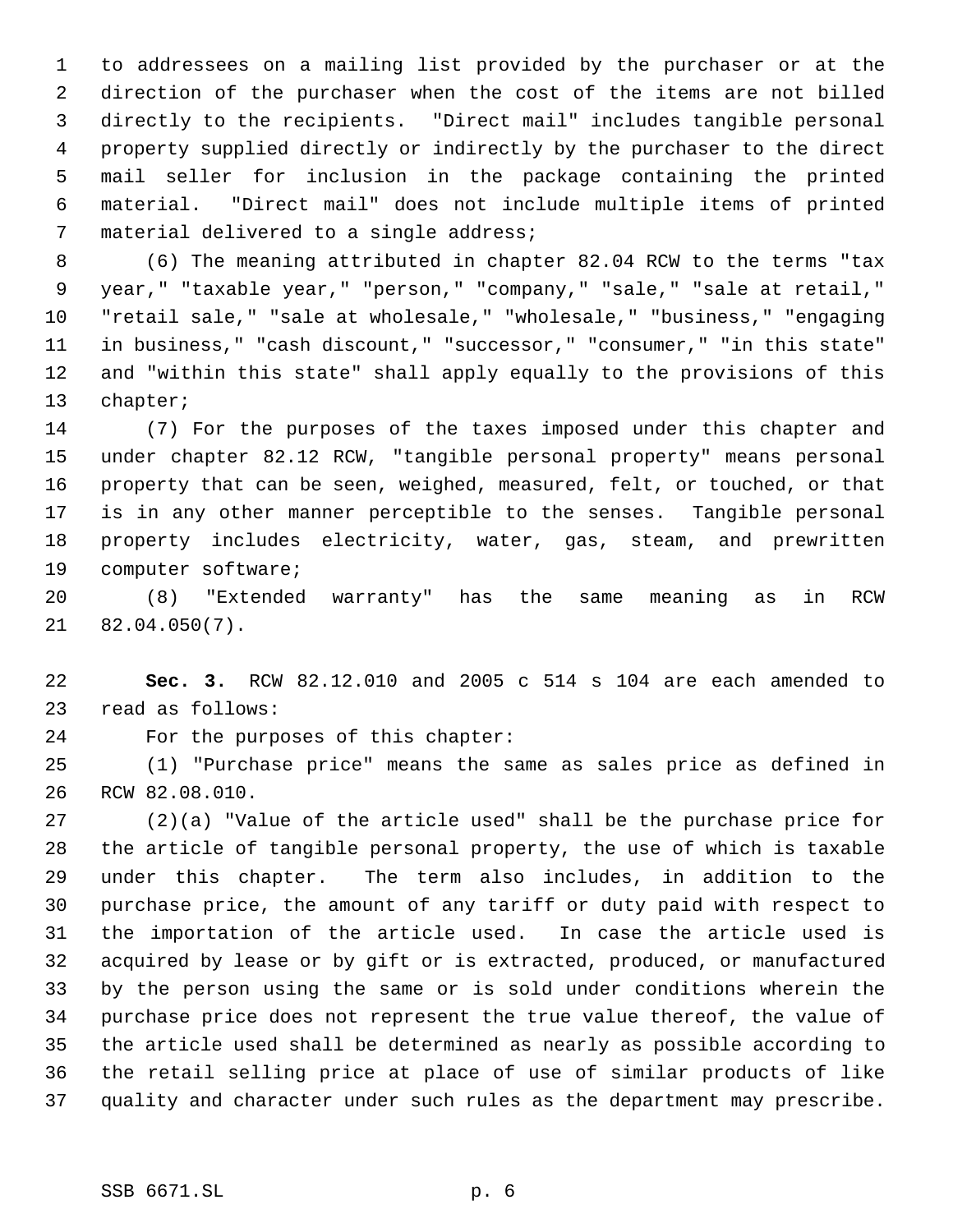(b) In case the articles used are acquired by bailment, the value of the use of the articles so used shall be in an amount representing a reasonable rental for the use of the articles so bailed, determined as nearly as possible according to the value of such use at the places of use of similar products of like quality and character under such rules as the department of revenue may prescribe. In case any such articles of tangible personal property are used in respect to the construction, repairing, decorating, or improving of, and which become or are to become an ingredient or component of, new or existing buildings or other structures under, upon, or above real property of or for the United States, any instrumentality thereof, or a county or city housing authority created pursuant to chapter 35.82 RCW, including the installing or attaching of any such articles therein or thereto, whether or not such personal property becomes a part of the realty by virtue of installation, then the value of the use of such articles so used shall be determined according to the retail selling price of such articles, or in the absence of such a selling price, as nearly as possible according to the retail selling price at place of use of similar products of like quality and character or, in the absence of either of these selling price measures, such value may be determined upon a cost basis, in any event under such rules as the department of revenue may prescribe.

 (c) In the case of articles owned by a user engaged in business outside the state which are brought into the state for no more than one hundred eighty days in any period of three hundred sixty-five consecutive days and which are temporarily used for business purposes by the person in this state, the value of the article used shall be an amount representing a reasonable rental for the use of the articles, unless the person has paid tax under this chapter or chapter 82.08 RCW upon the full value of the article used, as defined in (a) of this subsection.

 (d) In the case of articles manufactured or produced by the user and used in the manufacture or production of products sold or to be sold to the department of defense of the United States, the value of the articles used shall be determined according to the value of the ingredients of such articles.

 (e) In the case of an article manufactured or produced for purposes of serving as a prototype for the development of a new or improved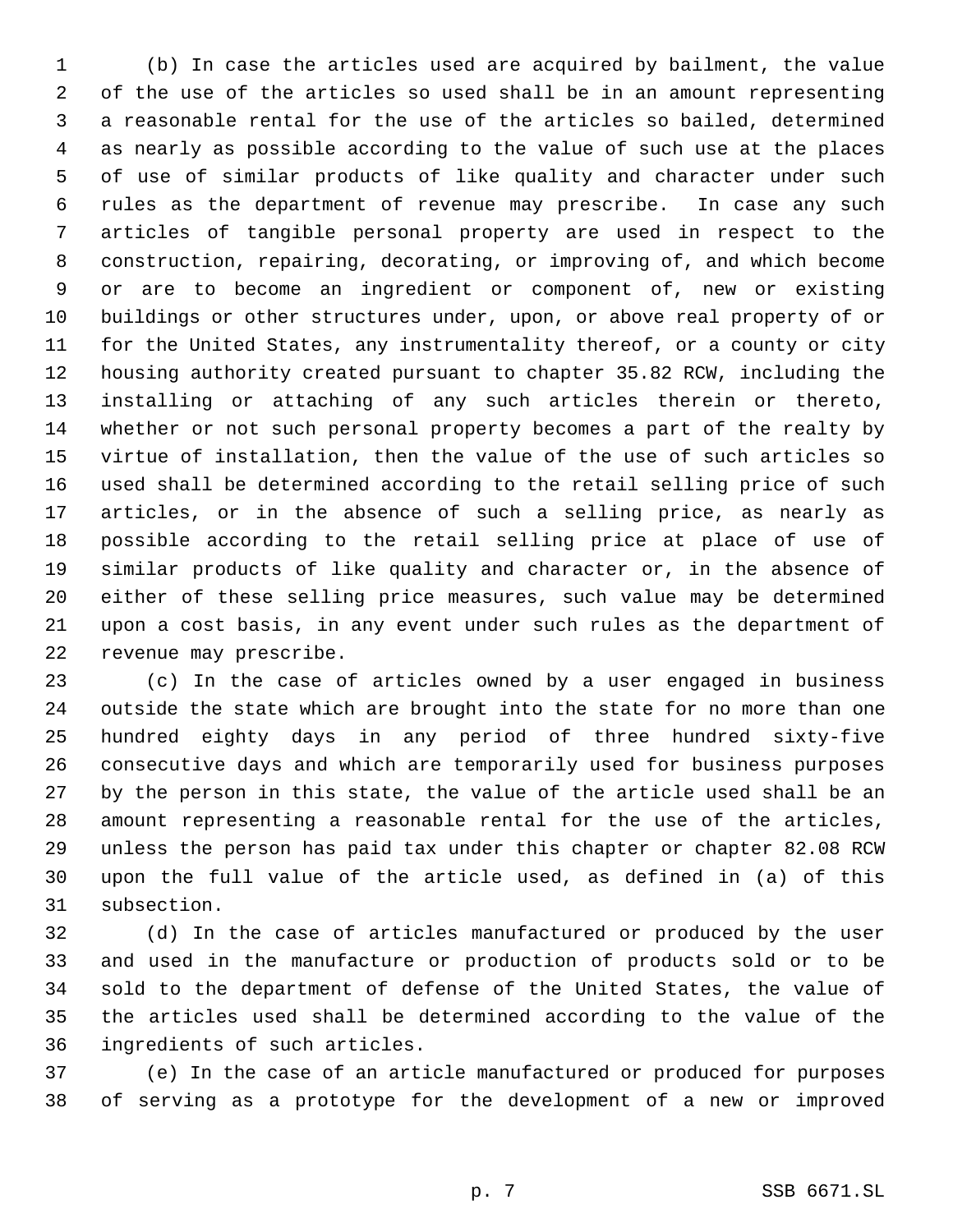product, the value of the article used shall be determined by: (i) The retail selling price of such new or improved product when first offered for sale; or (ii) the value of materials incorporated into the prototype in cases in which the new or improved product is not offered for sale.

 (f) In the case of an article purchased with a direct pay permit under RCW 82.32.087, the value of the article used shall be determined by the purchase price of such article if, but for the use of the direct 9 pay permit, the transaction would have been subject to sales tax;

 (3) "Value of the service used" means the purchase price for the service, the use of which is taxable under this chapter. If the service is received by gift or under conditions wherein the purchase price does not represent the true value thereof, the value of the service used shall be determined as nearly as possible according to the retail selling price at place of use of similar services of like 16 quality and character under rules the department may prescribe;

 (4) "Value of the extended warranty used" means the purchase price for the extended warranty, the use of which is taxable under this chapter. If the extended warranty is received by gift or under conditions wherein the purchase price does not represent the true value of the extended warranty, the value of the extended warranty used shall be determined as nearly as possible according to the retail selling price at place of use of similar extended warranties of like quality and character under rules the department may prescribe;

 (5) "Use," "used," "using," or "put to use" shall have their ordinary meaning, and shall mean:

 (a) With respect to tangible personal property, the first act within this state by which the taxpayer takes or assumes dominion or control over the article of tangible personal property (as a consumer), and include installation, storage, withdrawal from storage, distribution, or any other act preparatory to subsequent actual use or consumption within this state;

 (b) With respect to a service defined in RCW 82.04.050(2)(a), the first act within this state after the service has been performed by which the taxpayer takes or assumes dominion or control over the article of tangible personal property upon which the service was performed (as a consumer), and includes installation, storage,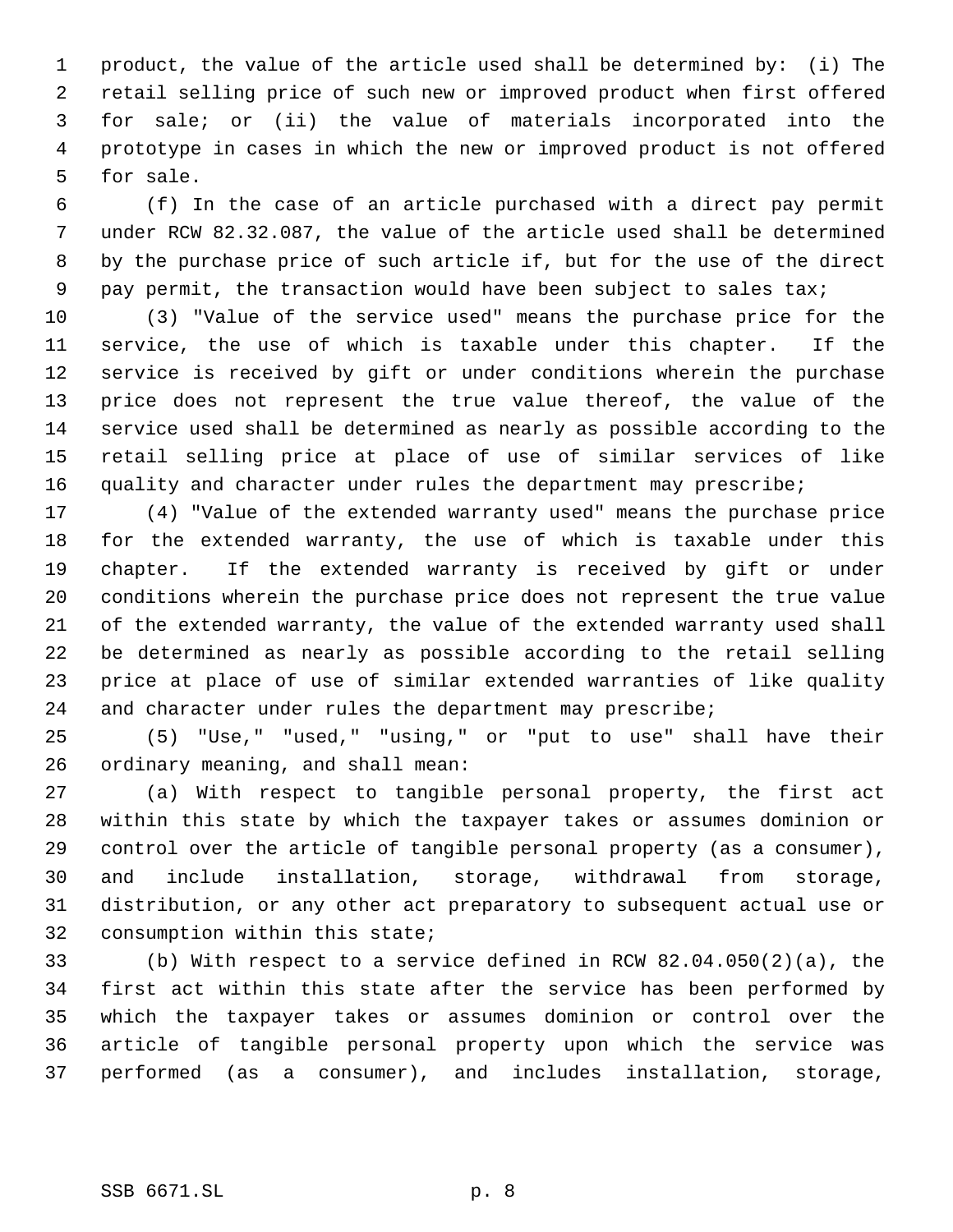withdrawal from storage, distribution, or any other act preparatory to subsequent actual use or consumption of the article within this state; and

 (c) With respect to an extended warranty, the first act within this state after the extended warranty has been acquired by which the taxpayer takes or assumes dominion or control over the article of tangible personal property to which the extended warranty applies, and includes installation, storage, withdrawal from storage, distribution, or any other act preparatory to subsequent actual use or consumption of the article within this state;

 (6) "Taxpayer" and "purchaser" include all persons included within the meaning of the word "buyer" and the word "consumer" as defined in chapters 82.04 and 82.08 RCW;

 (7)(a)(i) Except as provided in (a)(ii) of this subsection (7), 15 "retailer" means every seller as defined in RCW 82.08.010 and every person engaged in the business of selling tangible personal property at retail and every person required to collect from purchasers the tax imposed under this chapter.

 (ii) "Retailer" does not include a professional employer organization when a covered employee coemployed with the client under the terms of a professional employer agreement engages in activities that constitute a sale of tangible personal property, extended warranty, or a sale of any service defined as a retail sale in RCW  $82.04.050$  (2)(a) or (3)(a) that is subject to the tax imposed by this 25 chapter. In such cases, the client, and not the professional employer organization, is deemed to be the retailer and is responsible for 27 collecting and remitting the tax imposed by this chapter.

28 (b) For the purposes of (a) of this subsection, the terms "client," "covered employee," "professional employer agreement," and "professional employer organization" have the same meanings as in 31 section 1 of this act;

 (8) "Extended warranty" has the same meaning as in RCW 82.04.050(7);

 (9) The meaning ascribed to words and phrases in chapters 82.04 and 82.08 RCW, insofar as applicable, shall have full force and effect with respect to taxes imposed under the provisions of this chapter. "Consumer," in addition to the meaning ascribed to it in chapters 82.04 and 82.08 RCW insofar as applicable, shall also mean any person who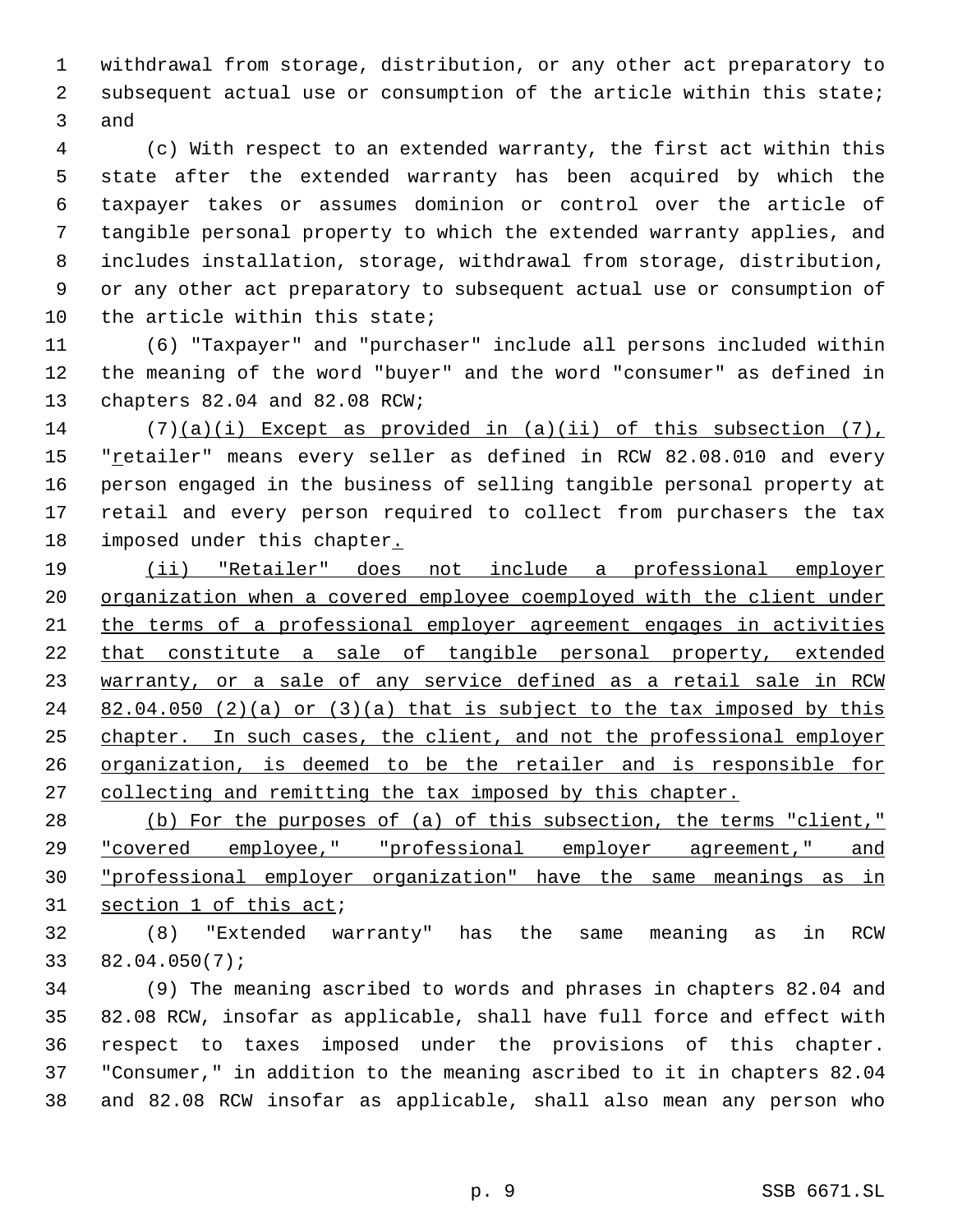distributes or displays, or causes to be distributed or displayed, any article of tangible personal property, except newspapers, the primary purpose of which is to promote the sale of products or services. With respect to property distributed to persons within this state by a consumer as defined in this subsection (9), the use of the property shall be deemed to be by such consumer.

 NEW SECTION. **Sec. 4.** A new section is added to chapter 82.32 RCW to read as follows:

 (1) A client under the terms of a professional employer agreement is deemed to be the sole employer of a covered employee for purposes of eligibility for any tax credit, exemption, or other tax incentive, arising as the result of the employment of covered employees, provided in RCW 82.04.4333, 82.04.44525, 82.04.448, 82.04.4483, 82.08.965, 82.12.965, 82.16.0495, or 82.60.049 or chapter 82.62 or 82.70 RCW, or any other provision in this title. A client, and not the professional employer organization, shall be entitled to the benefit of any tax credit, exemption, or other tax incentive arising as the result of the employment of covered employees of that client.

 (2) A client under the terms of a professional employer agreement is deemed to be the sole employer of a covered employee for purposes of reports or surveys that require the reporting of employment information relating to covered employees of the client, as provided in RCW 82.04.4452, 82.04.4483, 82.04.4484, 82.32.535, 82.32.540, 82.32.545, 82.32.560, 82.32.570, 82.32.610, 82.32.620, 82.60.070, 82.62.050, 82.63.020, or 82.74.040, or any other provision in this title. A client, and not the professional employer organization, shall be required to complete any survey or report that requires the reporting of employment information relating to covered employees of that client. (3) For the purposes of this section, "client," "covered employee,"

 "professional employer agreement," and "professional employer organization" have the same meanings as in section 1 of this act.

 **Sec. 5.** RCW 82.80.050 and 2000 c 103 s 21 are each amended to read as follows:

 (1) A city or town electing to own, construct, maintain, operate, and preserve its streets as a separate street utility may levy periodic charges for the use or availability of the streets in a total annual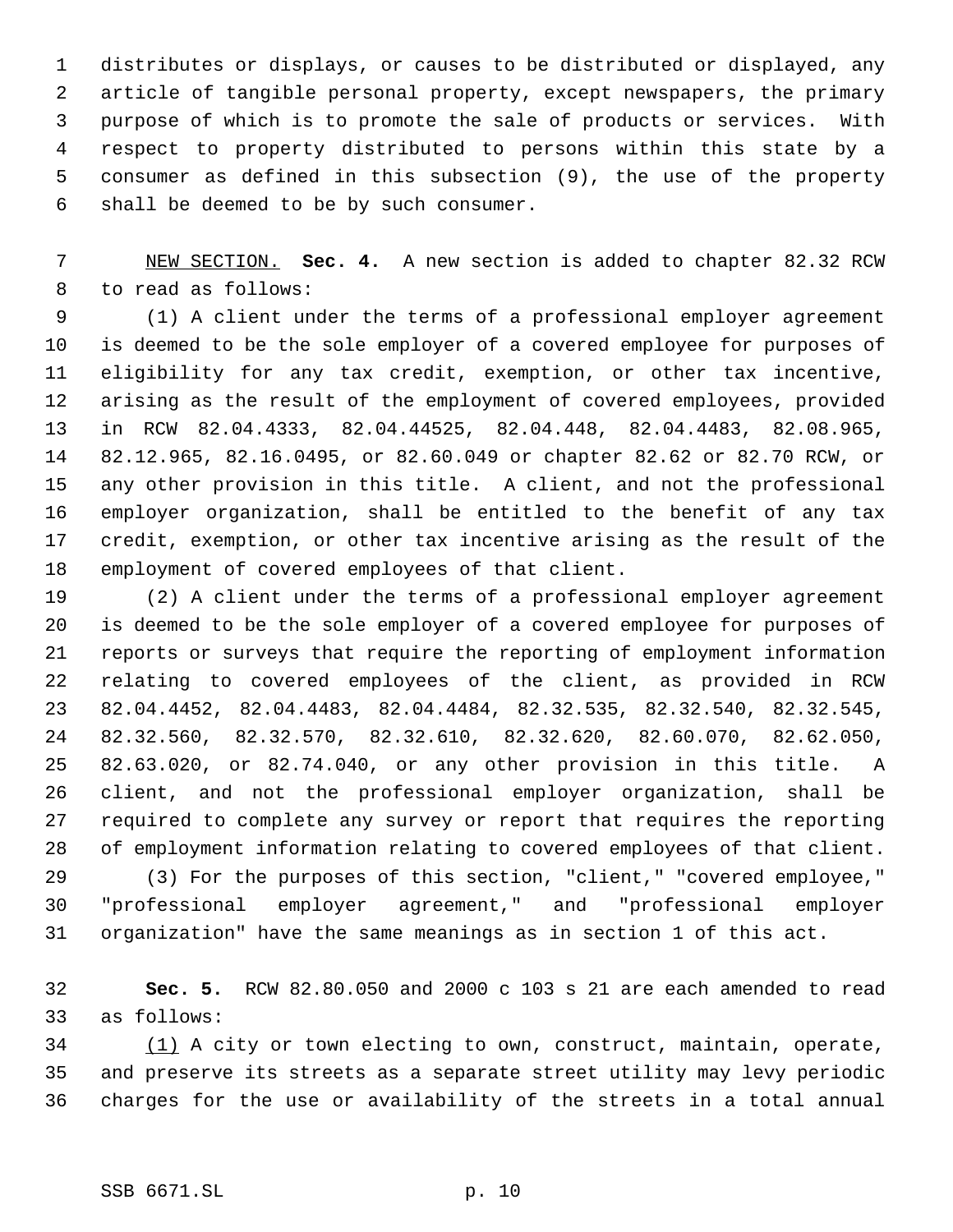amount of up to fifty percent of the actual costs for maintenance, operation, and preservation of facilities under the jurisdiction of the street utility. The rates charged for the use must be uniform for the same class of service and all business and residential properties must be subject to the utility charge. Charges imposed on businesses shall be measured solely by the number of employees and shall not exceed the equivalent of two dollars per full-time equivalent employee per month. Charges imposed against owners or occupants of residential property shall not exceed two dollars per month per housing unit as defined in RCW 35.95.040. A client under the terms of a professional employer agreement is deemed to be the sole employer of a covered employee for 12 purposes of this section. In such cases, a professional employer organization is not an employer and is not liable, primarily or secondarily, for remitting the charge authorized in this section with 15 respect to covered employees. Charges authorized in this section shall 16 not be imposed against owners of property:  $((+1))$   $(a)$  Exempt under 17 RCW 84.36.010;  $((+2))$  (b) exempt from the leasehold tax under chapter 18 82.29A RCW; or  $((+3))$  (c) used for nonprofit or sectarian purposes, which if said property were owned by such organization would qualify for exemption under chapter 84.36 RCW. The charges shall not be computed on the basis of an ad valorem charge on the underlying real property and improvements. This section shall not be used as a basis to directly or indirectly charge transportation impact fees or mitigation fees of any kind against new development. A city or town may contract with any other utility or local government to provide for billing and collection of the street utility charges.

 (2) In classifying service furnished within the general categories of business and residential, the city or town legislative authority may in its discretion consider any or all of the following factors: The difference in cost of service to the various users or traffic generators; location of the various users or traffic generators within the city or town; the difference in cost of maintenance, operation, construction, repair, and replacement of the various parts of the enterprise and facility; the different character of the service furnished to various users or traffic generators within the city or town; the size and quality of the street service furnished; the time of use or traffic generation; capital contributions made to the facility including but not limited to special assessments; and any other matters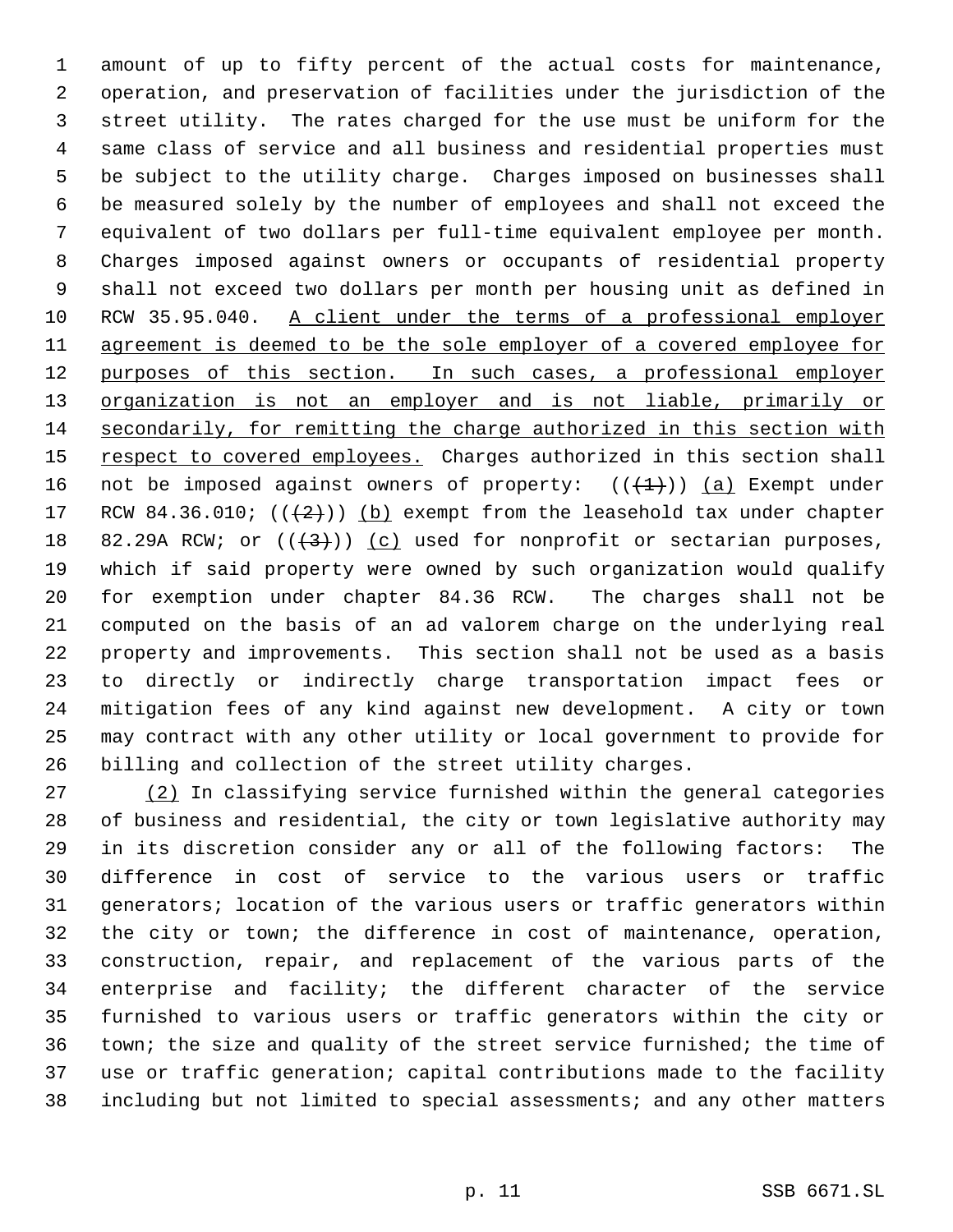that present a reasonable difference as a ground for distinction, or the entire category of business or residential may be established as a single class. The city or town may reduce or exempt charges on residential properties to the extent of their occupancy by low-income senior citizens and other low-income citizens as provided in RCW 6 74.38.070( $(\frac{1}{1})$ ), or to the extent of their occupancy by the needy or infirm.

 (3) The charges shall be charges against the property and the use thereof and shall become liens and be enforced in the same manner as rates and charges for the use of systems of sewerage under chapter 35.67 RCW.

12 (4) Any city or town ordinance or resolution creating a street utility must contain a provision granting to any business a credit against any street utility charge the full amount of any commuter or 15 employer tax paid for transportation purposes by that business.  $\underline{A}$  client under the terms of a professional employer agreement is entitled 17 to the credit provided by this subsection (4) for any commuter or employer tax paid by the client with respect to covered employees.

 (5) For the purposes of this section, "client," "covered employee," "professional employer agreement," and "professional employer organization" have the same meanings as in section 1 of this act.

 NEW SECTION. **Sec. 6.** A new section is added to chapter 35.102 RCW to read as follows:

 (1) A city that imposes its business and occupation tax on professional employer services performed by a professional employer organization, regardless of the tax classification applicable to such services, shall provide a deduction identical to the deduction in section 1(2) of this act.

 (2) For the purposes of this section, "professional employer organization" and "professional employer services" have the same meanings as in section 1 of this act.

 **Sec. 7.** RCW 35.102.040 and 2005 c 274 s 266 are each amended to read as follows:

 (1)(a) The cities, working through the association of Washington cities, shall form a model ordinance development committee made up of a representative sampling of cities that as of July 27, 2003, impose a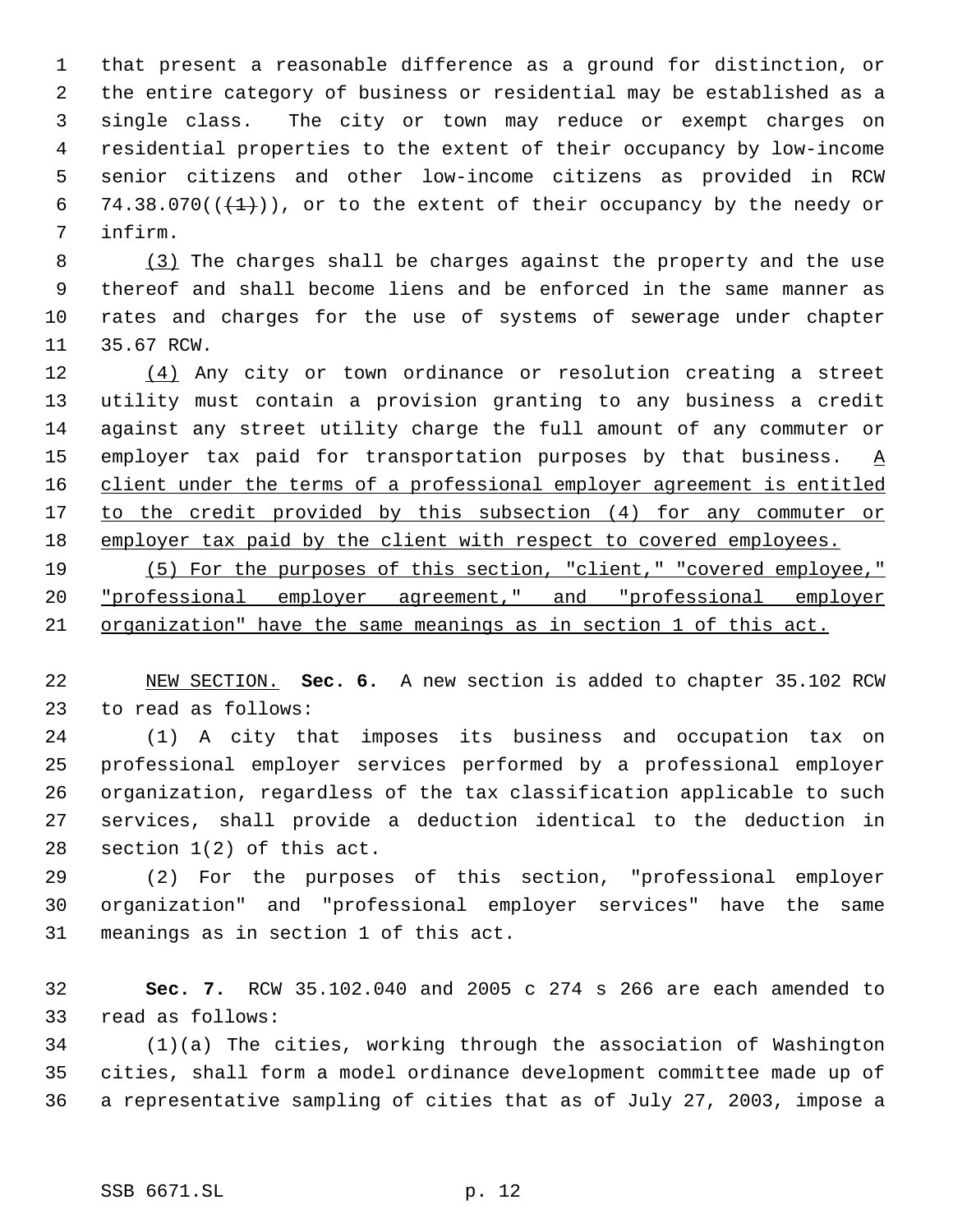business and occupation tax. This committee shall work through the association of Washington cities to adopt a model ordinance on municipal gross receipts business and occupation tax. The model ordinance and subsequent amendments shall be adopted using a process that includes opportunity for substantial input from business stakeholders and other members of the public. Input shall be solicited from statewide business associations and from local chambers of commerce and downtown business associations in cities that levy a business and occupation tax.

 (b) The municipal research council shall contract to post the model ordinance on an internet web site and to make paper copies available for inspection upon request. The department of revenue and the department of licensing shall post copies of or links to the model ordinance on their internet web sites. Additionally, a city that imposes a business and occupation tax must make copies of its ordinance available for inspection and copying as provided in chapter 42.56 RCW.

 (c) The definitions and tax classifications in the model ordinance may not be amended more frequently than once every four years, however the model ordinance may be amended at any time to comply with changes in state law. Any amendment to a mandatory provision of the model ordinance must be adopted with the same effective date by all cities.

 (2) A city that imposes a business and occupation tax must adopt the mandatory provisions of the model ordinance. The following provisions are mandatory:

 (a) A system of credits that meets the requirements of RCW 35.102.060 and a form for such use;

 (b) A uniform, minimum small business tax threshold of at least the equivalent of twenty thousand dollars in gross income annually. A city may elect to deviate from this requirement by creating a higher threshold or exemption but it shall not deviate lower than the level required in this subsection. If a city has a small business threshold or exemption in excess of that provided in this subsection as of January 1, 2003, and chooses to deviate below the threshold or exemption level that was in place as of January 1, 2003, the city must notify all businesses licensed to do business within the city at least one hundred twenty days prior to the potential implementation of a lower threshold or exemption amount;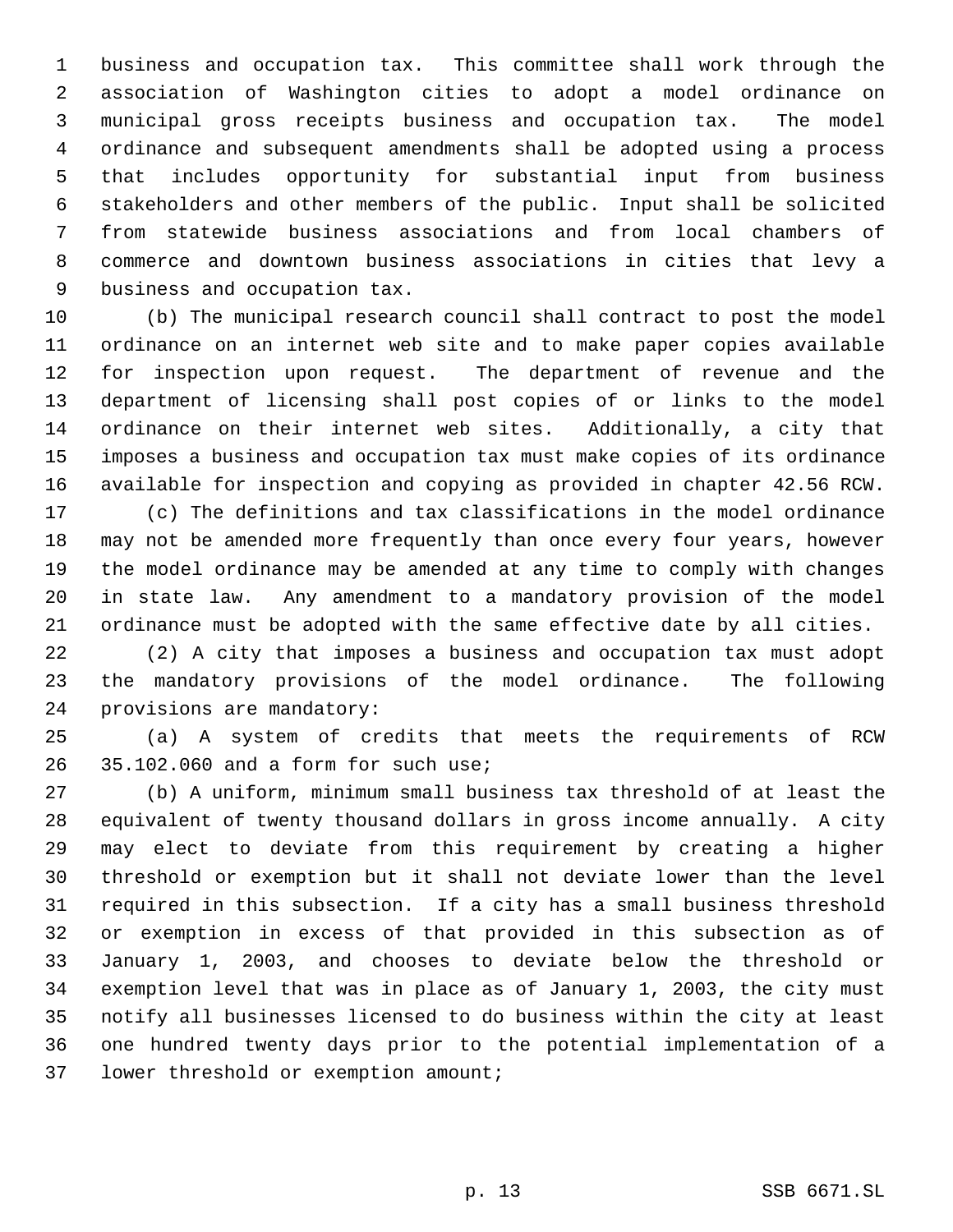(c) Tax reporting frequencies that meet the requirements of RCW 35.102.070;

 (d) Penalty and interest provisions that meet the requirements of RCW 35.102.080 and 35.102.090;

(e) Claim periods that meet the requirements of RCW 35.102.100;

 (f) Refund provisions that meet the requirements of RCW 35.102.110; and

 (g) Definitions, which at a minimum, must include the definitions enumerated in RCW 35.102.030 and 35.102.120. The definitions in chapter 82.04 RCW shall be used as the baseline for all definitions in the model ordinance, and any deviation in the model ordinance from these definitions must be described by a comment in the model ordinance.

 (3) Except for the deduction required by section 6 of this act and 15 the system of credits developed to address multiple taxation under subsection (2)(a) of this section, a city may adopt its own provisions for tax exemptions, tax credits, and tax deductions.

 (4) Any city that adopts an ordinance that deviates from the nonmandatory provisions of the model ordinance shall make a description of such differences available to the public, in written and electronic form.

 NEW SECTION. **Sec. 8.** A new section is added to chapter 82.02 RCW to read as follows:

 (1) A professional employer organization is not liable for any tax imposed by or under the authority of this title or Title 35 RCW or any other tax, fee, or charge that the department administers based solely on the activities or status of a covered employee having a coemployment relationship with the professional employer organization.

 (2) This subsection does not exempt a professional employer organization from:

 (a) Any tax imposed by or under the authority of this or any other title based on:

 (i) Professional employer services provided by the professional employer organization; or

 (ii) The status or activities of employees of the professional employer organization that are not covered employees coemployed with a client; or